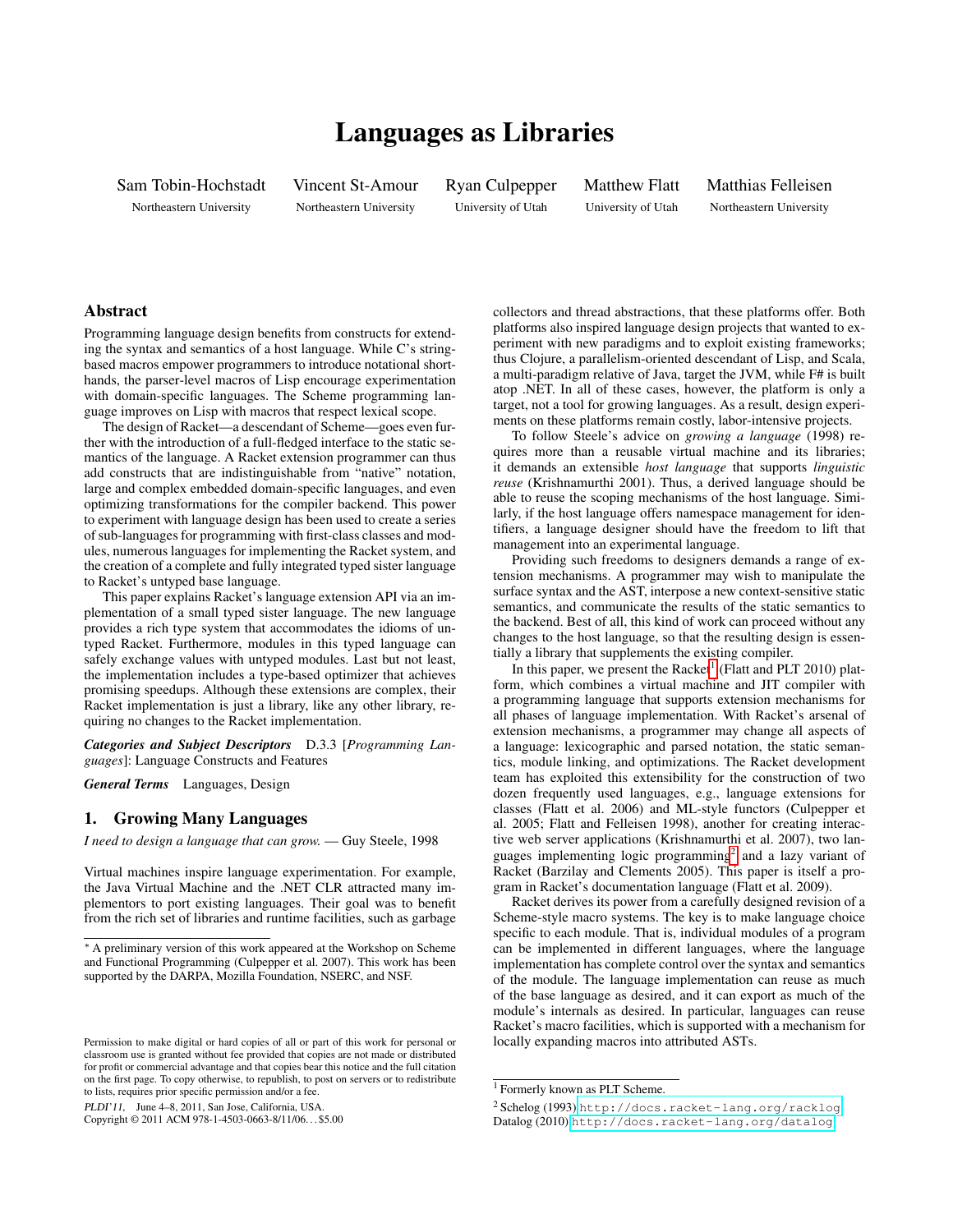For simplicity, we demonstrate the idea of true language extensibility via a single example: the Typed Racket implementation. Typed Racket (Tobin-Hochstadt and Felleisen 2008) is a statically typed sister language of Racket that is designed to support the gradual porting of untyped programs. Its type system accommodates the idioms of Racket, its modules can exchange values with untyped modules, and it has a type-driven optimizer—all implemented as plain Racket libraries.

The remainder of this paper starts with a description of Racket's language extension facilities and the challenges posed by the Typed Racket extension. Following these background sections, the paper shows how we use syntactic extension to introduce Typed Racket notation; how we splice the type checker into the tool chain; how we enable inter-language linking; and how we add realistic optimizing transformations via a library. Finally, we relate our approach to existing facilities for meta-programming with static semantics as well as extensible compiler projects.

#### 2. Language Extension in Racket

Racket provides a range of facilities for language extension. In this section, we outline the most relevant background as well as extension mechanisms provided with Racket.

#### 2.1 Macros

From Lisp (Steele Jr. 1994) and Scheme (Sperber et al. 2009), Racket takes hygienic macros as the basis of its syntactic extension mechanisms. In Racket, macros are functions from syntax to syntax, which are executed at compile time. During compilation, Racket's macro expander recursively traverses the input syntax. When it reaches the use of a macro, it runs the associated function, the *transformer*, and continues by traversing the result.

Macros may use arbitrary Racket libraries and primitives to compute the result syntax. The following macro queries the system clock at compile time:

```
(define-syntax (when-compiled stx)
 (with-syntax ([ct (current-seconds)])
  #'ct))
```
This macro computes, at compile time, the current time in seconds, and uses the with-syntax form to bind the identifier ct to a *syntax object* representing this number. Syntax objects are the ASTs of Racket, and contain syntactic data as well as metadata such as source location information. The  $\#$  ' form (analogous to ' for lists) constructs syntax objects and can refer to identifiers bound by with-syntax in its context. In the following function, we use the when-compiled macro:

```
(define (how-long-ago?)
```

```
(- (current-seconds) (when-compiled)))
```
Since the when-compiled form expands into the current date in seconds *at the time the form is compiled* and since the value of (current-seconds) continues to change, the value produced by how-long-ago? continually increases

```
> (how-long-ago?)
\, \, \,> (sleep 1)
> (how-long-ago?)
1
Most macros generate new expressions based on their input:
(define-syntax (do-10-times stx)
  (syntax-parse stx
     [(do-10-times body:expr ...)
```

```
#'(for ([i (in-range 10)])
         body \ldots)]))
> (do-10-times (display "*") (display "#"))
*#*#*#*#*#*#*#*#*#*#
```
The do-10-times macro consumes a sequence of expressions and produces code that runs these expressions 10 times. To this end, it first decomposes its input, stx, with the syntax-parse form (Culpepper and Felleisen 2010), a pattern matcher designed for implementing macros. The pattern requires a sequence of subexpressions, indicated with ..., named body, each of which is constrained to be an expr. The resulting syntax is a for loop that contains the body expressions. Thanks to macro hygiene, if the bodys use the variable i, it is *not* interfered with by the use of i in the for loop.

#### 2.2 Manipulating Syntax Objects

Since syntax objects are Racket's primary compile-time data structure, roughly analagous to the ASTs of conventional languages, syntax objects come with a rich API.

*Constructors and Accessors* Besides with-syntax and #' for constructing and manipulating syntax objects, the remainder of the paper also uses the following forms and functions:

- syntax->list converts a non-atomic syntax object to a list;
- free-identifier=? compares two identifiers to determine if they refer to the same binding;
- the  $\#$  and  $\#$ , forms implement Lisp's quasiquote and unquote for syntax object construction.

*Syntax properties* Racket macros can add out-of-band information to syntax objects, e.g., source locations, dubbed *syntax properties*. The syntax-property-put and syntax-propertyget procedures attach and retrieve arbitrary key-value pairs on syntax objects, which are preserved by the macro expander. Thus syntactic extensions may communicate with each other without interfering with each other.

*Local Expansion* The local-expand procedure expands a syntax object to *core Racket*. This explicitly specified core language consists of approximately 20 primitive syntactic forms that implement Racket; see figure 1 for a subset of this grammar. Using local-expand, a language extension may analyze an arbitrary expression, even if that expression uses macros. For example, the following macro requires that its argument be a  $\lambda$  expression:

```
(define-syntax (only-\lambda stx)
  (syntax-parse stx
    [(_ arg:expr)
     (define c
       (local-expand #'arg 'expression '()))
     (define k (first (syntax->list c)))
     (if (free-identifier=? #'#%plain-lambda k)
         c
         (error "not \lambda"))]))
```
The only- $\lambda$  macro uses local-expand on the arg subexpression to fully expand it:

```
> (only-\lambda (\lambda (x) x))
#<procedure>
> (only-\lambda 7)
not λ
```
If we add a definition that makes function the same as  $\lambda$ , we still get the correct behavior.

 $>$  (only- $\lambda$  (function (x) x))

#<procedure>

The only- $\lambda$  macro can see through the use of function because of the use of local-expand.

#### 2.3 Modules and Languages

Racket provides a first-order module system that supports import and export of language extensions (Flatt 2002). For the purposes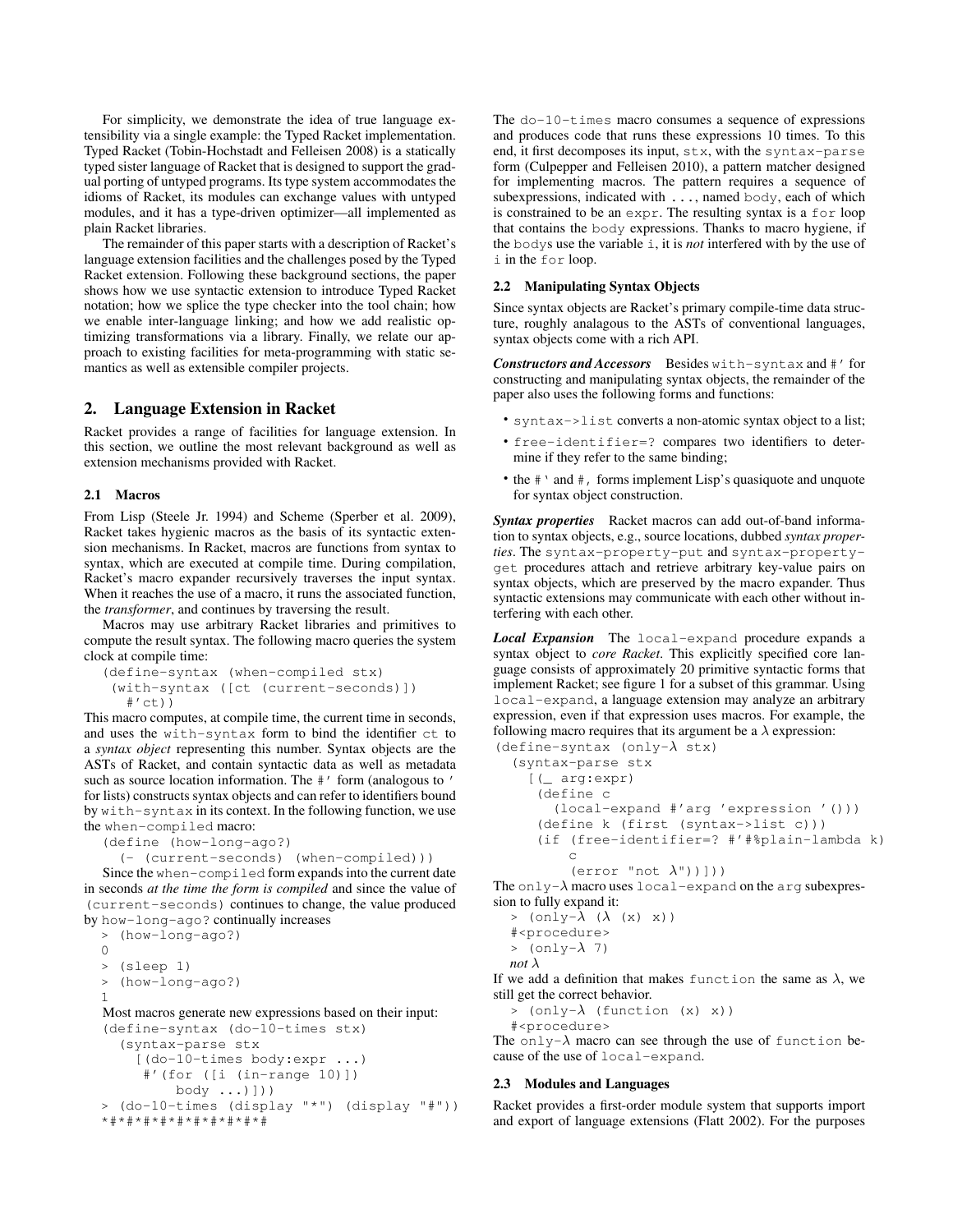```
mod-form = expr
           | (#%provide provide-spec)
            | (define-values (id) expr)
            | ...
    expr = id
          | (#%plain-lambda (id ...)
               expr ...+)
            | (if expr expr expr)
            | (quote datum)
            | (#%plain-app expr ...+)
            | ...
```
Figure 1: Racket's core forms (abbreviated)

of this paper, two aspects of the module system are crucial. First, modules can export static bindings, such as macros, as well as value bindings, such as procedures, without requiring clients to distinguish between them. Thus, value bindings can be replaced with static bindings without breaking clients. Second, each module is compiled with a *fresh store*. That is, mutations to state created during one compilation do not affect the results of other compilations.

Every module specifies—in the first line of the module—the language it is written in. For example,

#lang racket

specifies racket as the module's language, and

#lang datalog

specifies datalog instead, a language extension with different lexical syntax, static and dynamic semantics from plain Racket.

For the purposes of this paper, a *language L* is a library that provides two linguistic features:

- a set of bindings for *L*, including both syntactic forms such as define and values such as +, which constitute the base environment of modules written in the language, and
- a binding named #%module-begin, which is used to implement the whole-module semantics of *L*.

The #%module-begin form is applied to the entire module before the macro expander takes over. For example, here is the #%module-begin form for the count language:

```
(define-syntax (#%module-begin stx)
  (syntax-parse stx
   [(#%module-begin body ...)
     #'(#%plain-module-begin
        (printf "Found ∼a expressions."
                #,(length
                    (syntax->list
                      #'(body ...))))
```

```
body ...)]))
```
The #%plain-module-begin form is the base module wrapper, adding no new static semantics.

When this language is used, it prints the number of top-level expressions in the program, then runs the program as usual. For example, consider the following module written in count:

#lang count (printf "\*∼a" (+ 1 2)) (printf "\*∼a" (- 4 3))

When run, this module prints:

Found 2 expressions.\*3\*1.

The #%module-begin language mechanism allows a language author to implement arbitrary new whole-module static semantics using macro rewriting.

# 3. Typed Racket as a Library

Typed Racket combines a type system for enriching Racket modules with sound type information and a mechanism for linking typed and untyped modules. Its implementation not only benefits from, but demands, as much linguistic reuse as possible. After all, Typed Racket must implement the same semantics as Racket plus purely syntactic type checking; there is no other way to provide a smooth migration path that turns Racket programs into Typed Racket programs on a module-by-module basis. And the best way to implement the same semantics is to share the compiler.

At the same time, linguistic reuse poses novel challenges in addition to those faced by every implementer of a typed language. In this section, we explain these challenges with examples; in the remainder of the paper we explain our solutions. As for the particular challenges, we show how to:

- 1. annotate bindings with type specifications;
- 2. check type correctness in a context-sensitive fashion;
- 3. type check programs written in an extensible language;
- 4. integrate type checking with separate compilation of modules;
- 5. provide safe interaction with untyped modules; and
- 6. optimize programs based on type information.

#### 3.1 Layering Types on an Untyped Language

Consider this trivial Typed Racket program:

#lang typed/racket

(define: x : Number 3)

It specifies that x has type Number. To implement define:, Typed Racket *reuses* the plain define provided by Racket. Thus we must associate the type declaration for x out-of-band.

Further, although modern languages come with a wide variety of syntactic forms, most can be reduced to simpler forms via rewrite rules implemented as macros, e.g.:

```
(define-syntax (let: stx)
  (syntax-parse stx
    [(let ([x:id : T rhs:expr]) body:expr)
     #'((\lambda: ([x : T]) body) rhs)]))
```
For Typed Racket, these rewriting rules must preserve the specified type information without interfering with the implementation of the typechecker.

These are two instances of Typed Racket's linguistic reuse. This linguistic reuse is comprehensive through all layers of Typed Racket. Modules in Typed Racket are simply Racket modules. The same is true of functions and variables, which map directly to their Racket equivalents. At the intermediate level, Typed Racket reuses Racket's binding forms, such as define and  $\lambda$ , with additions for the specification of types as described above. At the lowest level, runtime values are shared between Racket and Typed Racket.

Returning to our example, the plain Racket definition form is:

(define x 3)

There is no place in such a definition for a type annotation. Hence, the macro must store the type information out-of-band. Fortunately, syntax properties allow for define: to record precisely such additional information:

```
(define-syntax (define: stx)
  (syntax-parse stx
    [(define: name:id : ty rhs:expr)
     (with-syntax
         ([ann-name
           (syntax-property-put
             #'name 'type-annotation #'ty)])
       #'(define ann-name rhs))]))
```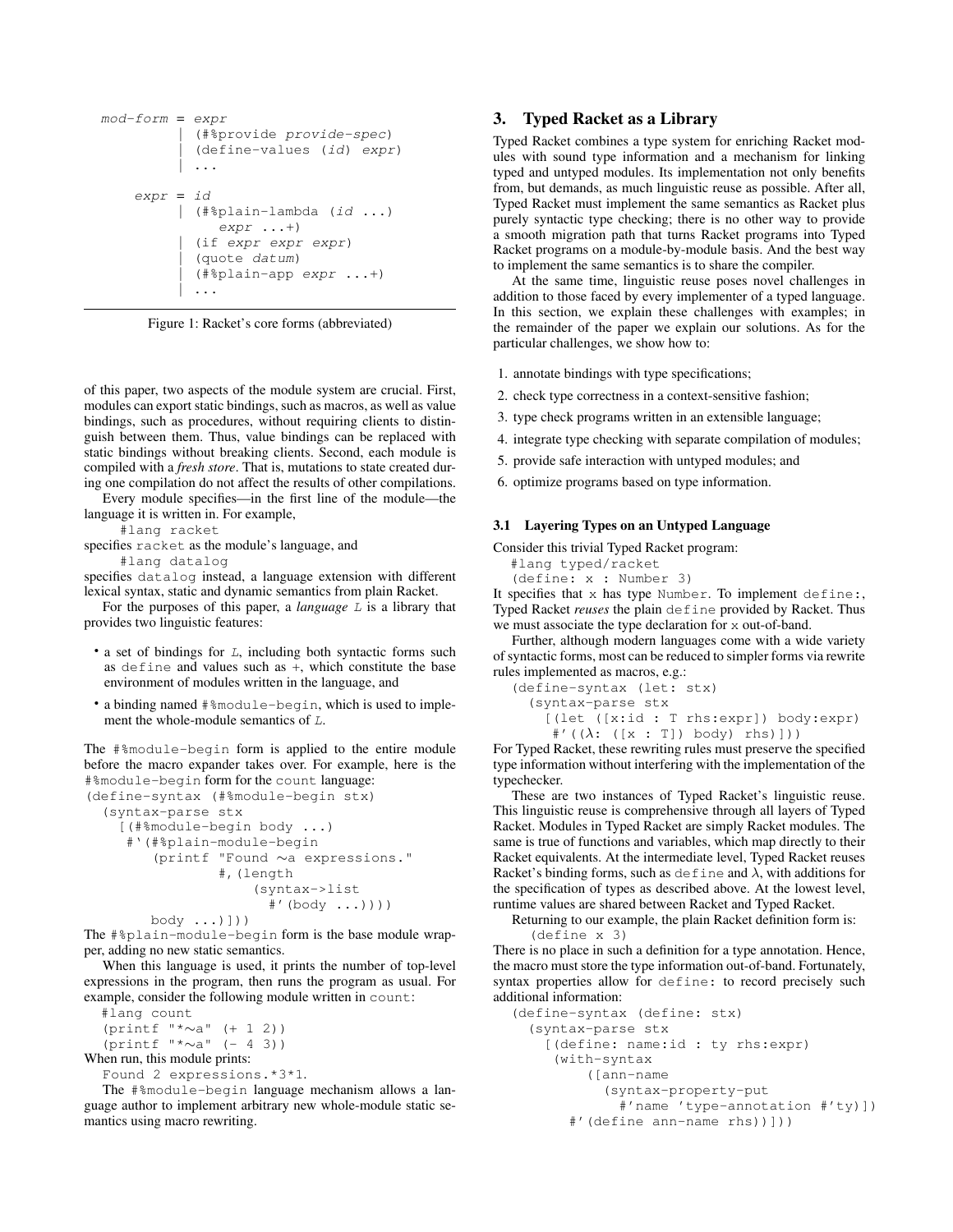Here, ann-name is the original name, but with a syntax property indicating that it is annotated with the type  $\forall y$ . With this implementation, later stages of processing can read the type annotation from the binding, but the type annotation does not affect the behavior of Racket's define, allowing reuse as desired.

### 3.2 Challenges

Next we turn to the challenges of other processing phases.

*Context-sensitive Checking* Type checking is inherently contextsensitive. For example, this Typed Racket program:

```
#lang typed/racket
(: f (Number -> Number))
(define (f z) (sqrt (* 2 z)))
(f 7)
```
relies on contextual information about the type of  $f$  when checking the function application  $(f \ 7)$ . Tracking this information demands an implementation that typechecks the entire module, rather than just the syntax available at a particular program point; in other words, it is a whole-module analysis.

*Checking an Extended Language* Typed Racket programmers expect to use the numerous libraries provided by Racket, many of which provide syntactic abstractions. For example, this module uses match, a syntactic form implemented in a library written in plain Racket, rather than a primitive form as in ML or Haskell, but nonetheless indistinguishable from a language primitive:

#lang racket (match (list 1 2 3) [(list x y z) (+ x y z)])

Naturally, Typed Racket programmers want to reuse such convenient libraries, ideally without modifications, so that the above becomes a valid Typed Racket module by using typed/racket.

Therefore, we must either extend our typechecker to handle match, or translate match into a simpler form that the typechecker understands. The former solution works for existing language extensions, but in Racket, programmers can write new language extensions at any time, meaning that Typed Racket cannot possibly contain a catalog of all of them.

*Supporting Modular Programs* Racket programs consist of multiple modules; Typed Racket therefore supports modules as well. The types of bindings defined in one module must be accessible in other typed modules without the need to repeat type declarations. For example:

```
#lang typed/racket ;; module server
(: add-5 : Integer -> Integer)
(\text{define } (\text{add-5 x}) (+ x 5));; export 'add-5' from the module
(provide add-5)
#lang typed/racket ;; module client
(require server)
(add-5 7) ;; type checks correctly
```
Because modules are compiled separately, the server module is compiled before the client module, but must communicate the static information about the type of add-5 to client. Therefore, compiling a Typed Racket module must produce a *persistent* record of the types of exported bindings.

*Integrating with Untyped Modules* Racket comes with hundreds of thousands of lines of libraries, almost all of which are written without types. Effective use of Typed Racket, therefore, requires interoperation with untyped modules. Typed Racket supports such interoperation in both directions. First, typed modules can import untyped bindings by specifying their types:

```
#lang typed/racket
  (require/typed racket/file
    [file->lines (Path -> (Listof String))])
  (file->lines "/etc/passwd")
Second, untyped modules can import typed bindings:
  #lang racket ;; client
  (require server)
  (add-5 12) ; safe use
```
(add-5 "bad") ;; unsafe use Typed Racket must protect its soundness invariants and check value flow across the boundary between typed and untyped programs. It must also avoid, however, imposing unnecessary dynamic checks between typed modules.

*Optimizing with Type Information* Type information enables a wide variety of optimizations. Tag checking, ubiquitous in untyped Racket programs, is unnecessary in typed programs. For example, this program need not check that the argument to first is a pair:

```
#lang typed/racket
(: p : (List Number Number Number))
(define p (list 1 2 3))
(first p)
```
Of course, with type information, more significant optimizations are also possible. The following loop is transformed into one that performs only machine-level floating-point computation:

```
#lang typed/racket
(: count : Float-Complex -> Integer)
(define (count f)
  (let loop ([f f])
    (if (< (magnitude f) 0.001)
        \Omega(add1 (loop (/ f 2.0+2.0i))))))
```
In particular, the type information should assist the compiler backend with the treatment of complex and floating-point numbers.

# 4. A Single-Module Typechecker

This section presents the single-module core of a simply-typed version of Typed Racket. It concludes with an explanation of how to scale the system to the full typechecker of Typed Racket.

## 4.1 An Example

Assume our language is available from the simple-type library. Thus, we can write modules like the following:

```
#lang simple-type
(define x : Integer 1)
(define y : Integer 2)
(define (f [z : Integer]) : Integer
  (* x (+ y z)))
```
Such a module is first fully expanded to the appropriate core forms and then typechecked. Thus, type-incorrect definitions and expressions signal compile-time errors.

```
(define w : Integer 3.7)
typecheck: wrong type in: 3.7
```
Modules with type errors are not executable.

#### 4.2 Wiring Up the Typechecker

Typechecking a module is a context-sensitive process and therefore demands a whole-module analysis via #%module-begin.

Since Racket provides a rich mechanism for syntactic extension, many important language features are implemented as language extensions. Major examples are pattern matching, keyword arguments, and even simple conditional forms such as case and cond. Providing appropriate type rules for every syntactic extension, however, is clearly impossible, because programmers can invent new extensions at any time. Instead, we consider only the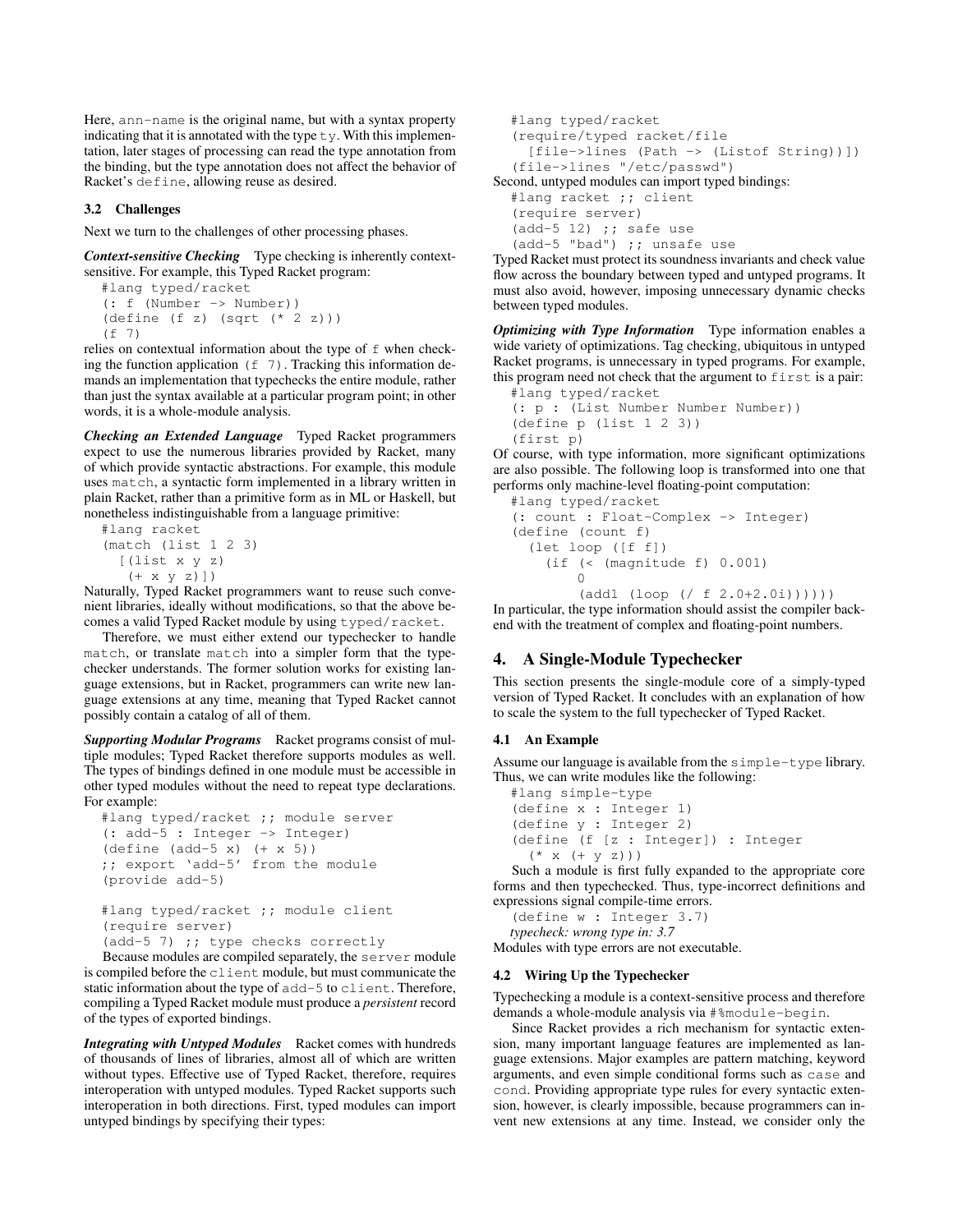```
(define-syntax (#%module-begin stx)
  (syntax-parse stx
   [ ( forms \ldots )
     (with-syntax ([(_ core-forms ...)
                    (local-expand #'(#%plain-module-begin forms ...) 'module-begin '())])
       (for-each typecheck (syntax->list #'(core-forms ...)))
       #'(#%plain-module-begin core-forms ...))]))
```
#### Figure 2: The Top-level Driver

```
(define (typecheck t [check #f])
  (define the-type
    (syntax-parse t
      [v:identifier (lookup-type #'v)]
      [(quote n:number) (cond [(exact-integer? (syntax-e #'n)) IntT]
                              [(flonum? (syntax-e #'n)) FloatT]
                              [else NumberT])]
      [(if e1 e2 e3)
       (typecheck #'e1 BooleanT)
       (unless (equal? (typecheck #'e2) (typecheck #'e3))
         (type-error "if branches must agree"))
       (typecheck #'e3)]
      [(#%plain-lambda formals body:expr)
       (define formal-types (map type-of (syntax->list #'formals)))
       (for-each add-type! (syntax->list #'formals) formal-types)
       (make-fun-type formal-types (typecheck #'body))]
      [(#%plain-app op . args)
       (define argtys (map typecheck (syntax->list #'args)))
       (match (typecheck #'op)
         [(struct fun-type (formals ret))
          (unless (and (= (length argtys) (length formals)) (andmap subtype argtys formals))
            (type-error "wrong argument types" t))
          ret]
         [t (type-error "not a function type" #'op)])]
      [(define-values (id) rhs)
       (add-type! #'id (type-of #'id)) (typecheck #'rhs (type-of #'id))]))
  (when (and check (not (subtype the-type check))) (type-error "wrong type" t))
 the-type)
;; get the type of a binding
(define (type-of id)
  (unless (syntax-property-get id 'type) (type-error "untyped variable" id))
  (parse-type (syntax-property-get id 'type)))
```
Figure 3: The Typechecker

small fixed set of core forms of figure 1, and reduce all other forms to these *before* type checking.

Given an implementation of the typechecker, we must connect it to the program so that it receives appropriate fully-expanded syntax objects as input. The basic driver is given in figure 2. The driver is straightforward, performing only two functions. Once we have fully expanded the body of the module, we typecheck each form in turn. The typechecker raises an error if it encounters an untypable form. Finally, we construct the output module from new core forms, thus avoiding a re-expansion of the input.

The strategy of reducing syntactic sugar to core forms is common in many other languages, and even specified in the standards for ML (Milner et al. 1997) and Haskell (Marlow 2010). In a language with syntactic extension, we need more sophisticated support from the system to implement this strategy, and that support is provided in Racket by local-expand.

For successful typechecking, we must also provide an initial environment. The initial environment specifies types for any identi-

fiers that the language provides, such as +, as well as the initial type names. Finally, we provide the define and  $\lambda$  binding forms that attach the appropriate syntax properties for type annotations to the bound variables, as described in section 2.1.

#### 4.3 Typechecking Syntax

Figure 1 displays the grammar for our simple language. It is a subset of the core forms of full Racket. Modules consist of a sequence of *mod-form*s, which are either expressions or definitions.

Figure 3 specifies the typechecker for this core language. The typecheck function takes a term and an optional result type. Each clause in the syntax-parse expression considers one of the core forms described in figure 1.

Two aspects of the typechecker are distinctive. First, the type environment uses a mutable table mapping identifiers to types based on their binding; the table is accessed with lookup-type and updated with add-type!. Shadowing is impossible because identifiers in fully-expanded Racket programs are unique with respect to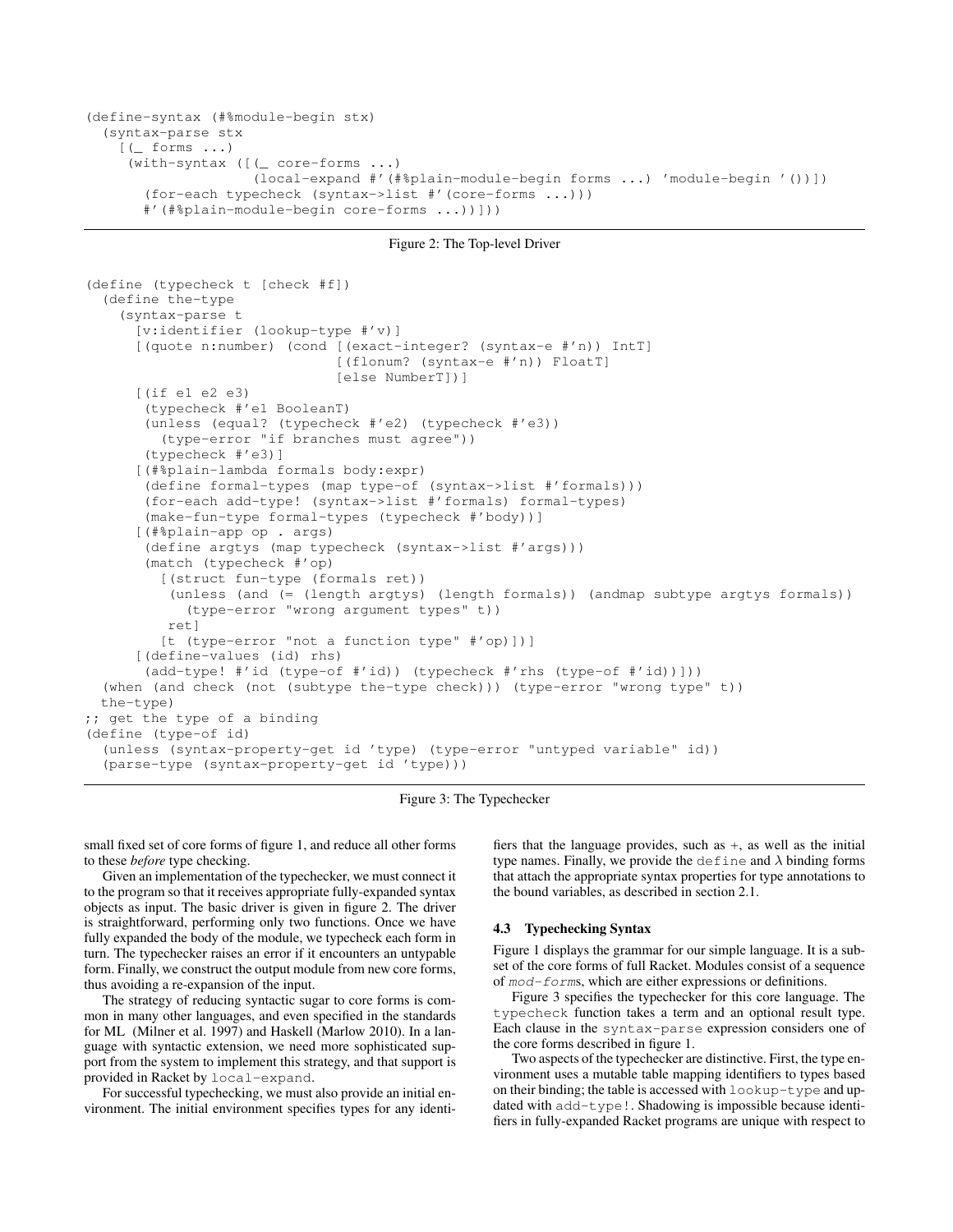the entire program. We update the type environment in the clauses for both #%plain-lambda and define-values. Using an identifier-keyed table allows reuse of the Racket binding structure without having to reimplement variable renaming or environments.

The second distinctive feature of the typechecker is the typeof function. It reads the syntax properties attached by forms such as define: in section 3.1 with a known key to determine the type the user has added to each binding position.

#### 4.4 Scaling to Typed Racket

While this module-level typechecker is simple, the full implementation for Typed Racket employs the same strategy. The important differences concern mutual recursion and complex definition forms. Mutual recursion is implemented with a two-pass typechecker: the first pass collects definitions with their types, and the second pass checks individual expressions in this type context. Complex declarations, such as the definition of new types, are also handled in the first pass. They are recognized by the typechecker, and the appropriate bindings and types are added to the relevant environments.

Of course, the Typed Racket type system is much more complex (Strickland et al. 2009; Tobin-Hochstadt and Felleisen 2010) than the one we have implemented here, but that complexity does not require modifications to the structure of the implementation—it is encapsulated in the behavior of typecheck on the core forms.

#### 5. Modular Typed Programs

The typechecker in section 4 deals only with individual modules. To deal with multiple modules, we must both propagate type information between typed modules, and also persist type information in compiled code to support separate compilation.

For the first point, we reuse some Racket infrastruture. Namespace management in a modular language is a complex problem, and one that Racket already solves. In particular, identifiers in Racket are given globally fresh names that are stable across modules during the expansion process. Since our type environment is keyed by identifiers, type environment lookup reuses and respects Racket's scoping. An identifier imported from one module maintains its identity in the importing module, and therefore the typechecker is able to look up the appropriate type for the binding.

The second step is to maintain the type environment across compilations. Since each module is compiled in a separate and fresh store, mutations to the type environment do not persist between compilations. Therefore, Typed Racket must incorporate the type environment into the residual program, because that is the only persistent result of compilation. Our strategy — due to Flatt (2002) is to include code in the resulting module that populates the type environment every time the module is required.

In our example system, we implement this by adding a single rewriting pass to the #%module-begin form for Typed Racket. Expressions and definitions are left alone; an appropriate compiletime declaration is added for each export:

```
(provide n) ; The original export
; ==> (is rewritten into)
(with-syntax ([t (serialize (type-of #'n))])
#'(begin
     (#%provide n) ; The core export form
     (begin-for-syntax
       (add-type! #'n t))))
```
The resulting code uses #%provide to maintain the original export. The type declaration is wrapped in begin-for-syntax, meaning that it is executed at compile time to declare that n is mapped to the serialization of its type in the type environment.

```
(define-syntax (require/typed stx)
  (syntax-parse stx
    [(_ module [id ty])
     #'(begin-ignored
        ; Stage 1
        (require (only-in module
                   [id unsafe-id]))
        ; Stage 2
        (begin-for-syntax
         (add-type! #'id (parse-type #'ty)))
        ; Stage 3
        (define id
          (contract
           #,(type->contract
              (parse-type #'ty))
           unsafe-id
           (quote module)
           'typed-module)))]))
```
Figure 4: Import of Untyped Code

#### 6. Safe Cross-Module Integration

A module in Typed Racket should have access to the large collection of untyped libraries in Racket. Conversely, our intention to support gradual refactoring of untyped into typed systems demands that typed modules can export bindings to untyped modules. However, untyped programs are potentially dangerous to the invariants of typed modules. To protect these invariants, we automatically generate run-time contracts from the types of imported and exported bindings (Tobin-Hochstadt and Felleisen 2006).

However, a large library of untyped modules is useless if each must be modified to work with typed modules. Therefore, our implementation must automatically wrap imports from untyped code, and protect exports to untyped code, *without* requiring changes to untyped modules. Further, communication between typed modules should not involve extra contract checks, since these invariants are enforced statically.

#### 6.1 Imports from Untyped Modules

Typed Racket requires the programmer to specify the types of imports from untyped modules:

(require/typed file/md5 [md5 (Bytes -> Bytes)])

This specification imports the md5 procedure, which computes the MD5 hash of a byte sequence. The procedure can be used in typed code with the specified type, and the type is converted to a contract and attached to the procedure on import. This translation and interposition is implemented in the require/typed form; see figure 4 for an implementation for our simple-type language.

The implementation of require/typed works in three stages. Stage 1 imports the specified identifier, id from module under the new name unsafe-id. Stage 2 parses and adds the specified type to the table of types with add-type!. Finally, stage 3 defines the identifier id as a wrapper around unsafe-id. The wrapper is a generated contract and establishes a dynamically enforced agreement between the original module (named module) and the typed module (with the placeholder name). $3$  The entire output is wrapped in begin-ignored so that the type checker does not process this meta-information.

In our example, we would now be able to use the md5 function in typed code according to the specified type, getting a static type error if md5 is applied to a number, for example. Conversely, if the

<span id="page-5-0"></span><sup>&</sup>lt;sup>3</sup> In practice, type checking renders the domain contract superfluous.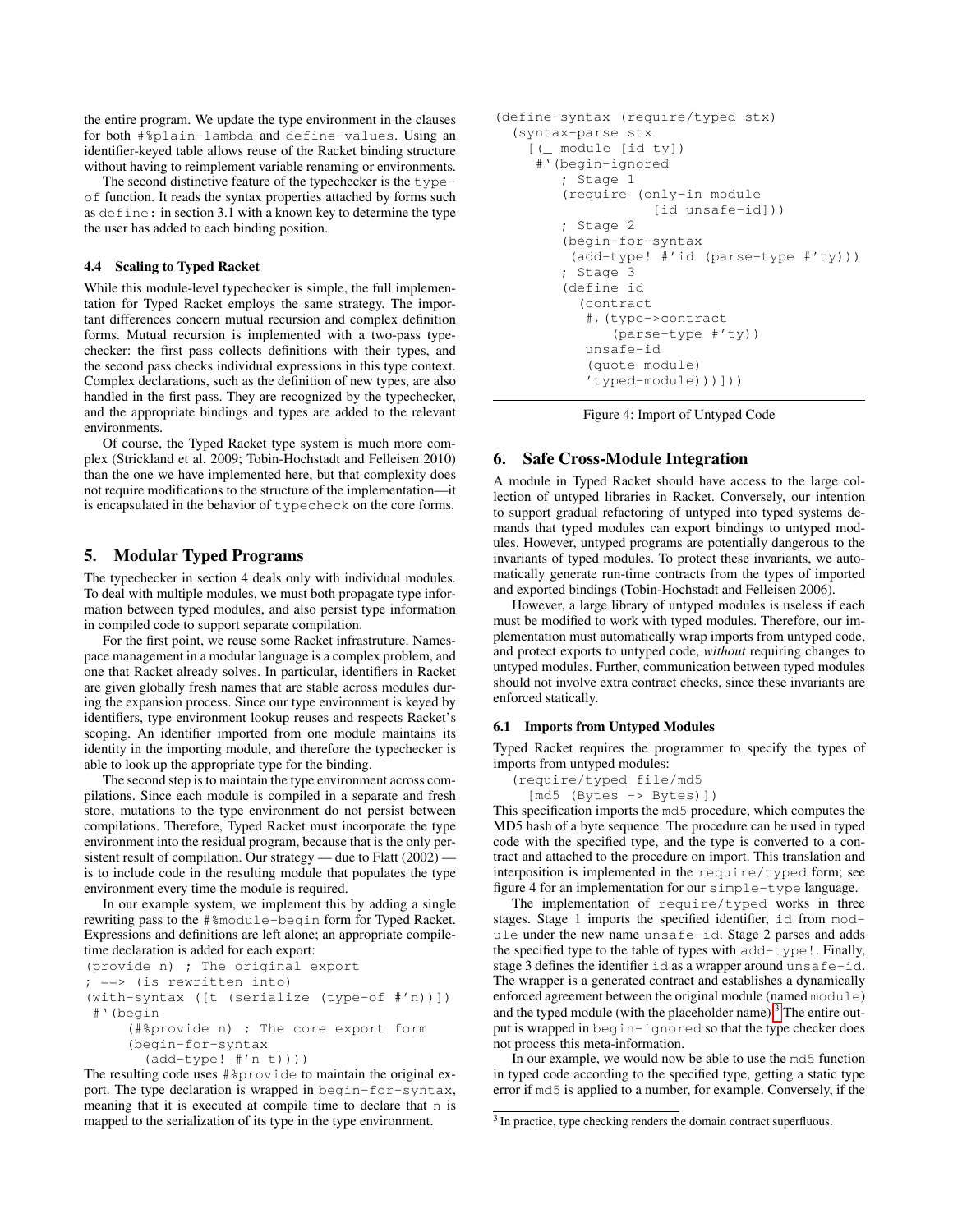file/md5 library fails to return a byte string value, a dynamic contract error is produced, avoiding the possibility that the typed module might end up with a value that it did not expect.

#### 6.2 Exports to Untyped Modules

Unlike imports into a typed module, exports from such a module pose a serious problem because the Typed Racket language implementation is not necessarily in control of the use site. After all, an exported identifier may be used in both typed *and* untyped contexts. Since typed modules statically verify that uses of typed identifiers accord with their types, no contracts are necessary for exports to such modules. In contrast, exports from typed to untyped modules require the insertion of dynamic checks to ensure type safety.

To implement this behavior without cloning every module, we adopt a novel two-stage module compilation strategy. First, each export is replaced with an indirection that chooses whether to reference the contracted or plain version of the exported binding. Second, the compilation of *typed* modules sets a flag inside the #%module-begin transformer before expansion of the module's contents; the exported indirections choose which version to reference based on this flag. Since each module is compiled with a fresh state, this flag is only set during the compilation of typed modules—untyped modules have no way to access it. Therefore, during the compilation of untyped modules, the export indirections correctly choose the contract-protected version of bindings. The compilation of typed modules, in contrast, see the set version of the flag and are able to use the uncontracted versions of bindings.

*Implementation* Exported identifiers are rewritten in the same stages as imported identifiers. Since this rewriting occurs *after* typechecking, however, it is performed by the #%module-begin form, just as declarations are added to exports:

```
(#%provide n) ; An export of n
; ==> (is rewritten to)
#'(begin
   ... the declaration from section 5 ...
    ; Stage 1
    (define defensive-n
      (contract
       #,(type->contract (typecheck #'n))
       n 'typed-module 'untyped-module))
    ; Stage 2
    (define-syntax (export-n stx)
      (if (unbox typed-context?)
          #'n #'defensive-n))
    ; Stage 3
```
(provide (rename-out [export-n n]))) First, we define a defensive version of the identifier n, which uses a contract generated from the type of n. Second, we define an export-n version of the identifier n, which selects between n and defensive-n depenending on the value of typedcontext?. Third, we provide export-n under the name n, making the indirection transparent to clients of the typed module.

```
The second part comes in the definition of the language:
(define-syntax (#%module-begin stx)
  (set-box! typed-context? #t)
  ... check and transform stx, as in figure 2 ...
```

```
... rewrite provides, as above ...)
```
The initial flag setting means that the expansion of the module, and in particular the expansion of the indirections imported from other typed modules, see the typed-context? flag as set to #t.

Finally, because the typed-context? flag is accessible only from the implementation of the simple-type language, it is simple to verify that the flag is only set to  $\#t$  in the  $\#$ <sup>8</sup>modulebegin form. Therefore, the implementation can rely on this flag as an indicator, without the possibility that untyped code might be able to deceive the typechecker.

#### 6.3 Scaling to Typed Racket

The full implementation of module integration in Typed Racket follows the strategy outlined. The major complication is the export of macros and other static information from typed modules. Since macros from typed modules can refer to internal identifiers not protected by contracts, expanding such macros in untyped modules could potentially allow untyped modules to violate the invariants of typed modules. Therefore, Typed Racket currently prevents macros defined in typed modules from escaping into untyped modules.

## 7. Optimization via Rewriting

Source-to-source transformations can express large classes of optimizations, which makes it possible to apply them in the front end of the compiler. With the right language extension mechanisms, we can express these transformations as libraries and use them to build competitive optimizers.

#### 7.1 Compiler architecture

Since Typed Racket is built as a language extension of Racket and the Racket compiler is for an untyped language, Typed Racket has to apply typed optimizations before handing programs to the Racket compiler. In contrast, compilers for typed languages can keep track of types across all phases in the compiler and use them to guide optimizations. Hence, Typed Racket features a typedriven optimization pass after typechecking. This optimization pass transforms the code that the front end of Typed Racket generates, using the validated and still accessible type information.

To support realistic optimizers as libraries, the host language must provide ways for language extensions to communicate their results to the compiler's backend. As part of its language extension features, Racket exposes unsafe type-specialized primitives.[4](#page-6-0) For instance, the unsafe-fl+ primitive adds two floating-point numbers, but has undefined behavior when applied to anything else. These type-specialized primitives are more efficient than their generic equivalents; not only do these primitives avoid the runtime dispatch of generic operations, they also serve as signals to the Racket code generator to guide its unboxing optimizations.

Typed Racket's optimizer generates code that uses these primitives. In figure 5, we show an excerpt from the optimizer that specializes floating-point operations using rewrite rules; the optimizer rewrites uses of generic arithmetic operations on floatingpoint numbers to specialized operations.

#### 7.2 Scaling to Typed Racket

Typed Racket uses the same techniques as the simple optimizer presented here, but applies a wider range of optimizations. It supports a number of floating-point specialization transformations, eliminates tag-checking made redundant by the typechecker and performs arity raising on functions with complex number arguments.

#### 7.3 Results

Untyped Racket is already competitive among optimizing Scheme compilers. The addition of a type-driven optimizer makes a noticeable difference and makes it an even more serious contender.

We show the impact of our optimizer on micro-benchmarks taken from the Gabriel (1985) and Larceny (Clinger and Hansen 1994) benchmark suites and the Computer Language Benchmark Game,<sup>[5](#page-6-1)</sup> as well as on large benchmarks: the pseudoknot (Hartel

<span id="page-6-0"></span><sup>4</sup> Initially these primitives were provided because some programmers wanted to hand-optimize code.

<span id="page-6-1"></span><sup>5</sup> <http://shootout.alioth.debian.org>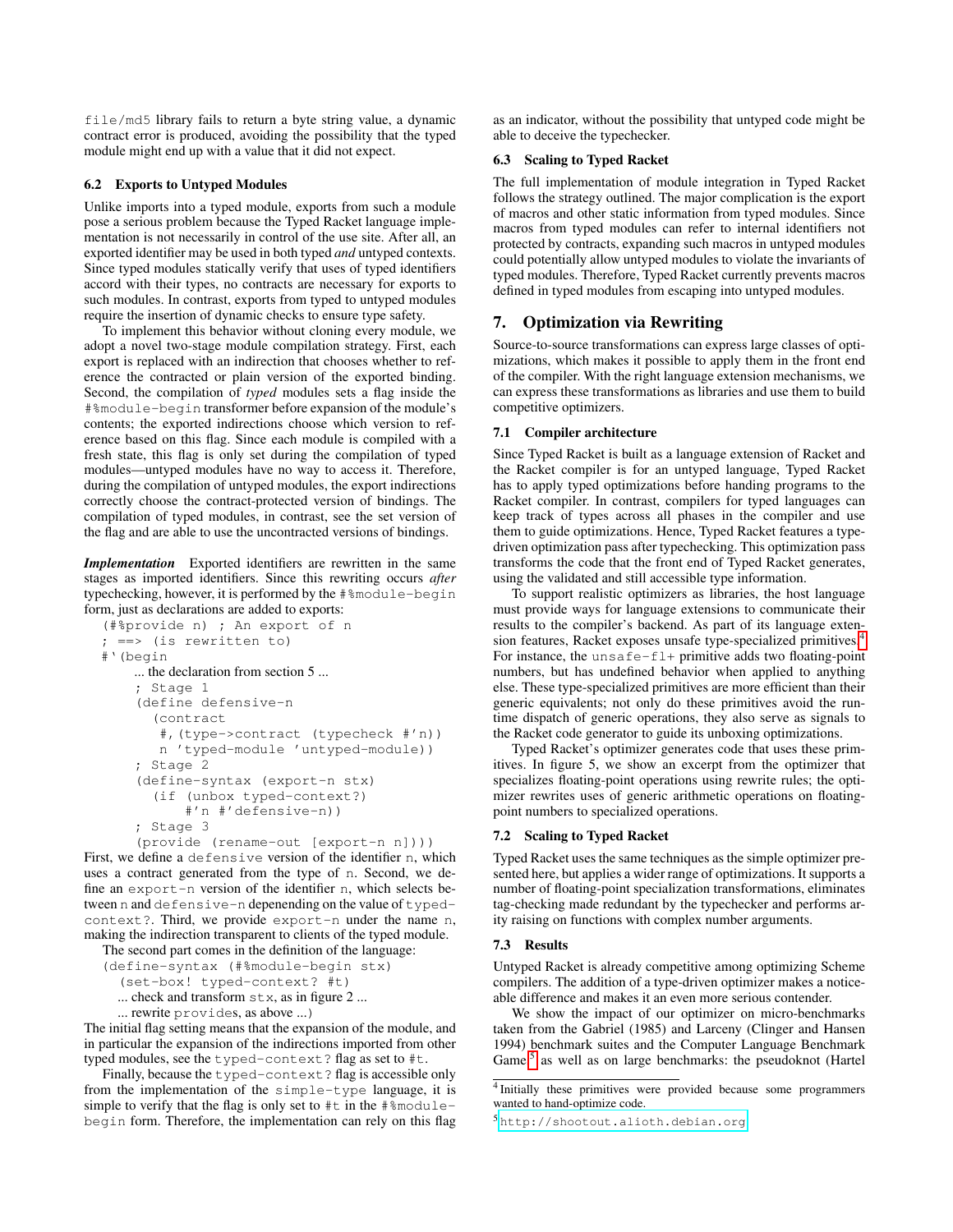```
(define (optimize t)
  (syntax-parse t
    [(#%plain-app op:id e1:expr e2:expr)
     (with-syntax ([new-op (if (and (equal? FloatT (type-of #'e1))
                                       (equal? FloatT (type-of #'e2)))
                                 (cond [(free-identifier=? #'op #'+) #'unsafe-fl+]
                                        [(free-identifier=? #'op #'-) #'unsafe-fl-]
                                        [else #'op])
                                 #'op)])
       #'(#%plain-app new-op #,(optimize #'e1) #,(optimize #'e2)))]
   ... structurally recur on the other forms ...))
```
Figure 5: The Optimizer



Figure 6: Results on the Gabriel and Larceny benchmarks (smaller is better)



Figure 7: Results on the Computer Language Benchmark Game (smaller is better)



Figure 9: Results on large benchmarks (smaller is better)

ray tracer fft banker's queue leftist heap

et al. 1996) floating-point benchmark, a ray tracer, an industrial strength FFT and the implementation of two purely functional data structures (Prashanth and Tobin-Hochstadt 2010). Each benchmark comes in two versions: the original version and a translation to Typed Racket. The typed versions have type annotations and extra predicates where required to typecheck the program.

The typed version runs in Racket 5.0.2 using our type-driven optimizer and the untyped version in Racket 5.0.2, Gambit 4.6.0 (Feeley and Miller 1990), Larceny 0.97 (Clinger and Hansen 1994) and Bigloo 3.5a (Serrano and Weis 1995), using the highest safe optimization settings in each case. Benchmarks from the Computer Language Benchmarks Game and our sample applications use Racket-specific features and cannot be measured with other Scheme compilers. Bigloo fails to compile the cpstack and pseudoknot benchmarks. All our results are the average of 20 runs on a Dell Optiplex GX270 running GNU/Linux with 1GB of memory.

These benchmarks fall into two categories: benchmarks where Racket is already competitive with other well-known optimizing Scheme compilers, and benchmarks where Racket does not perform as well. In some cases where Racket is slower than the competition, Typed Racket's optimizer helps bridge the gap. For instance, it is responsible for a 33% speedup on the fft benchmark and a 123% speedup on pseudoknot. The large applications benefit even more from our optimizer than the microbenchmarks.

The results presented in this section demonstrate (a) that the Racket compiler and runtime are already competitive with leading compilers for Scheme, and (b) that Typed Racket's optimizer, written entirely as a library, nonetheless provides noticeable speedups on both widely-used benchmarks and existing Racket programs.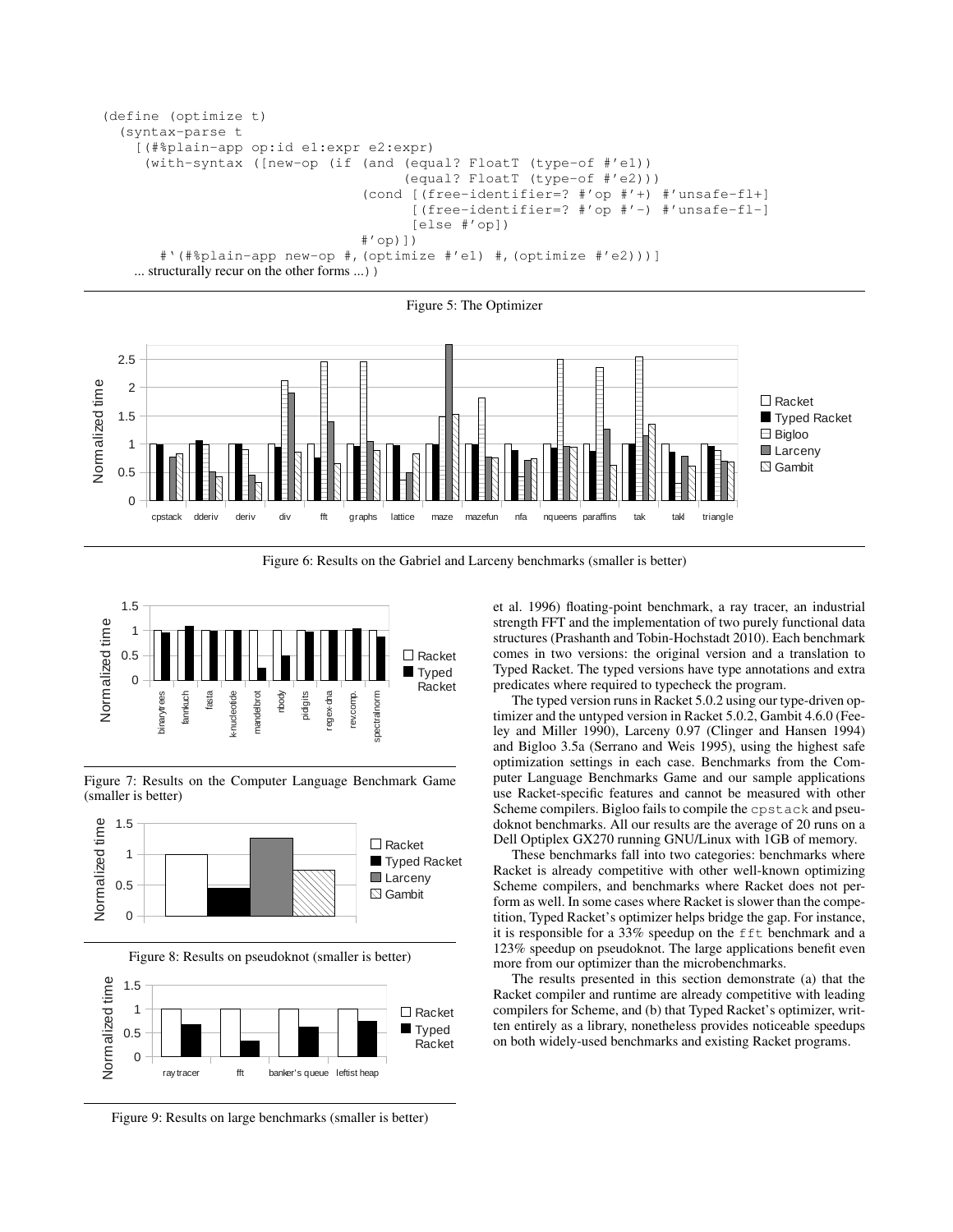# 8. Related Work

While many individual aspects of our extensible language have long histories, some are novel and so is the combination as a whole. In this section, we sketch the history of each of these aspects.

#### 8.1 Extensible Static Semantics

Macros have a long history in Lisp and Scheme (Steele Jr. and Gabriel 1993; Dybvig et al. 1992; Kohlbecker 1986). Several aspects of Racket's macro system improve on prior techniques.

First, the #%module-begin macro offers control over the entire module. Many Lisp programmers have approximated it with explicit wrappers. Second, many Lisp systems provide analogues of local-expand under the names expand or macroexpand. These features are more limited, however. Most importantly, they do not compose with other macros (Culpepper and Felleisen 2010). Third, Chez Scheme (Dybvig 2009) provides a defineproperty form, which simulates identifier-keyed tables for the same purposes described in section 5. Chez Scheme's form is less general than Racket's: while define-property would support Typed Racket's maintenance of type environments, it would not work for the interoperability mechanism described in section 6.2.

Fisher and Shivers (2006; 2008) present a system for handling analysis of programs written in an extensible language. Specifically, their system can implement static analyses, such as type systems, on top of extensible languages, without requiring the analysis to know about every possible language extension. The system employs a dispatch mechanism so that each extension can answer the static analysis question about its own use. This approach is extensible and expressive, but inherently unsound, because language extensions may provide analysis results that disagree with their runtime behavior. Our solution using local-expand relies on the inference of high-level properties from core forms and respects soundness, though it imposes limits on some macro uses in language extensions.

In the functional-logic programming world, the Ciao Prolog system (Hermenegildo et al. 2008) comes close to Racket. It also allows programmers to annotate their programs with new static assertions and to control when these assertions are checked. This strategy accommodates customizable static semantics and enabling new optimizations. In contrast to our system, Ciao builds the assertion language into the compiler, which furthers tight integration with its existing static analyzers and compiler, but prevents users from developing truly new semantics and whole program checking.

The ArBB and Rapidmind (Ghuloum et al. 2010) tools take the approach of embedding languages for novel execution models within C++. In contrast with the approach we present, their embedding demands the use of the C++ type system and necessitates the creation of ad-hoc replacements for fundamental language features such as 'if' and 'for' statements, thus limiting linguistic reuse. Additionally, because individual constructs see only a portion of the program, the scope for an analysis is necessarily local, in contrast to Typed Racket which can check an entire module.

#### 8.2 Extensible Compilers

Since compilers are valuable and complex pieces of software, many projects have designed extensible compilers. Extensibility means that programmers can add front-ends, backends, optimizations, analyses, or other plug-ins (Bravenboer and Visser 2004; Bachrach and Playford 2001; Cox et al. 2008; Nystrom et al. 2003). All of these systems differ significantly from our implementation of a language as a library. First, they require interoperation at the level of the compiler rather than the language. Language extensions in Racket are implemented as Racket programs, operate on Racket programs, and produce Racket programs; they operate without any reliance on the details of the underlying compiler or runtime. This higher level of abstraction means that the compiler can be modified without breaking existing extensions, and extensions need not depend on the specialized representations and analyses in the compiler implementation.

Second, extensible compilers are not libraries in the same sense as ordinary libraries. Instead, they are plug-ins to a different application—the compiler, which may be written in a different language using a different architecture. This means compiler plugins cannot take advantage of the same library distribution mechanisms, debugging mechanisms, tools, and the rest of the software infrastructure around the language. This difference makes them both more difficult to develop and to use for programmers, thus limiting language experimentation.

#### 8.3 Rewriting-based Optimization

The specific optimization techniques described in section 7 are not new to Typed Racket. Kelsey (1989) presents a transformational compiler that expresses optimizations as rewritings from the source language, an extended continuation-passing style lambda calculus, to itself. These transformations are encoded inside the compiler, however, which places them off-limits for programmers.

The Glasgow Haskell Compiler (Peyton Jones 1996) also expresses optimizations as rewrite rules. Unlike Kelsey's work, GHC makes it possible for programmers to supplement these rules with their own. To preserve safety, the compiler enforces that all rewrite rules must preserve types; that is the result of applying a rewrite rule must be of the same type as the the original term. In contrast to Racket, the GHC rewrite rules are expressed in a limited domainspecific language.

It would be impossible to implement the arity-raising transformation mentioned in section 7.2 in the GHC framework; such optimizations are instead built-in to GHC.

## 9. Conclusion

In *Growing a Language*, Steele writes "if we grow the language in these few ways, then we will not need to grow it in a hundred other ways; the users can take on the rest of the task." In this paper, we have explained how Racket's small number of language extensibility mechanisms empower the application programmer to grow even a highly sophisticated language. While these mechanisms continue the long tradition of Lisp and Scheme macros, they also go far beyond macros. Most importantly, Racket programmers can use #%module-begin to create libraries that process modules in a context-sensitive manner—without interfering with macros. Further, the syntax system can use attributed ASTs to communicate out-of-band information. As a result, programmers can interpolate context-sensitive analyses and source-based optimizations where the latter may exploit the result of the former.

One running example, Typed Racket, illustrates the range of Racket's extensibility mechanism. Specifically, the implementation of Typed Racket covers almost all aspects of language experimentation, from the front end to the back end. As our benchmarks demonstrate, the current backend of Typed Racket delivers competitive performance. What reduces the performance from "highly competitive" to just "competitive" is the lack of Racket APIs for processing intermediate representations and/or JIT compiler information. Until such APIs are available, compiler optimizations for language extensions remain limited to source-level transformations.

#### Acknowledgments

Robby Findler and Shriram Krishnamurthi have contributed to this design over many years. Numerous members of the Northeastern PRL provided feedback on earlier drafts of this paper. Mitch Wand suggested the title.